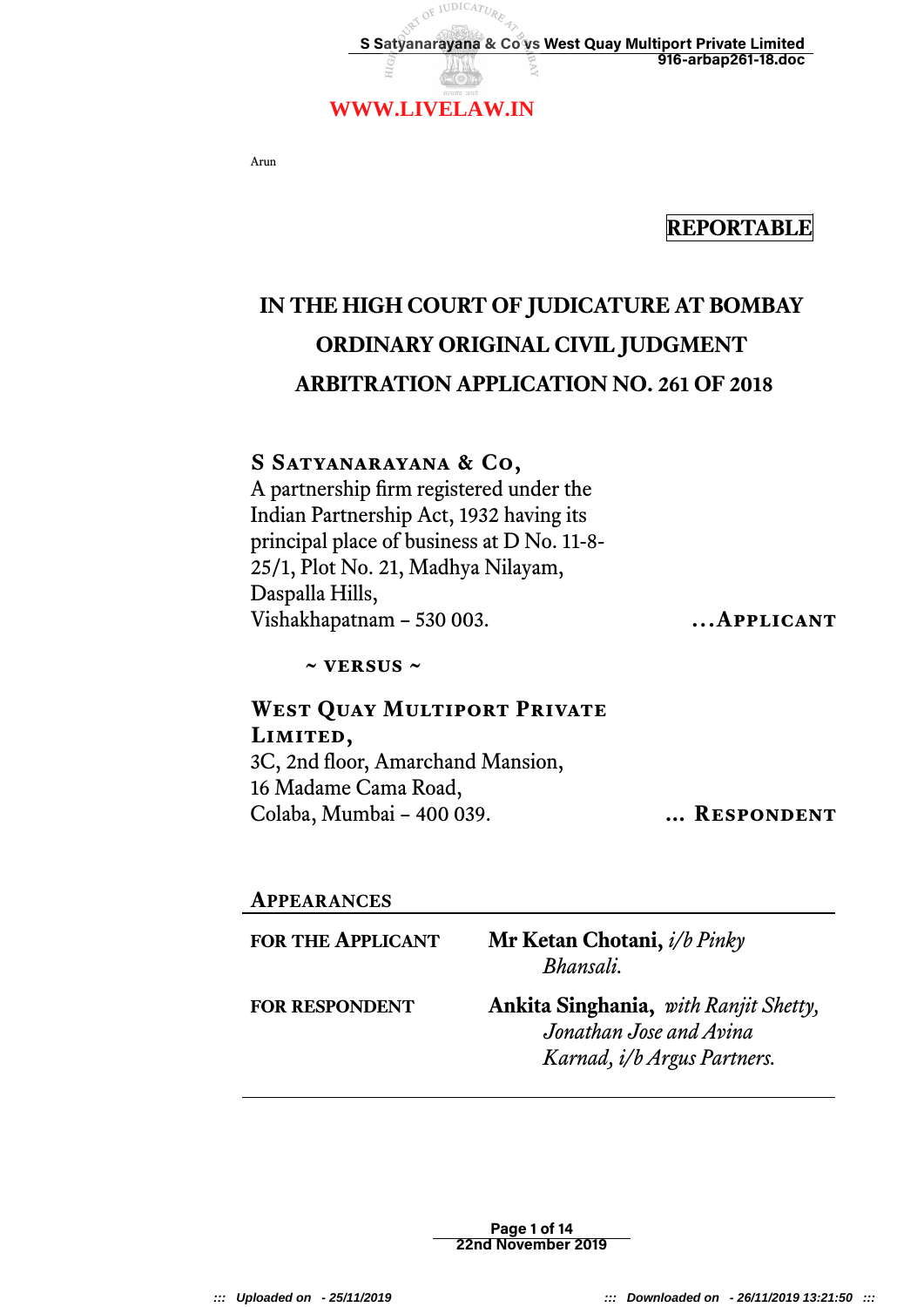### **WWW.LIVELAW.IN**

# **CORAM : G.S. PATEL, J. ORAL JUDGMENT : 22nd November 2019**

**1.** A contract is executed outside this State. It pertains to work to be done outside the State. It contains an arbitration clause. That clause, and the jurisdiction clause, reference Mumbai. The arbitration is to be in Mumbai. Nothing else is to be done in Mumbai or Maharashtra. Disputes arise. Arbitration is invoked. The agreement is 'brought into' this State — on the agreement, an application under Section 11 of the Arbitration Act is fled. Is the agreement liable to stamp in this state, where the only thing to be done is arbitration? Is arbitration a 'thing done or to be done' in this state? That is the short, yet interesting, question of interpretation of one portion of Section 3 of the Maharashtra Stamp Act 1958 that arises in this application.

**2.** The applicant, S Satyanarayana & Co, is a partnership firm based in Vishakhapatnam. The respondent, West Quay Multiport Private Limited ("**West Quay**") is based in Mumbai. West Quay develops berths at various ports in India. The Vishakhapatnam Port Trust, constituted under the Major Port Trust Act, awarded the respondent a works contract for the development of a berth at their WQ-6 Jetty at Vishakhapatnam. The respondent appointed the applicant as a subcontractor under two agreements/work orders both dated 5th December 2012. These were for material supply and labour for construction of a compound wall for a stack yard at this WQ-6 Jetty berth at the West of Essar Pallet Plant in Vishakhapatnam port.

> Page 2 of 14 22nd November 2019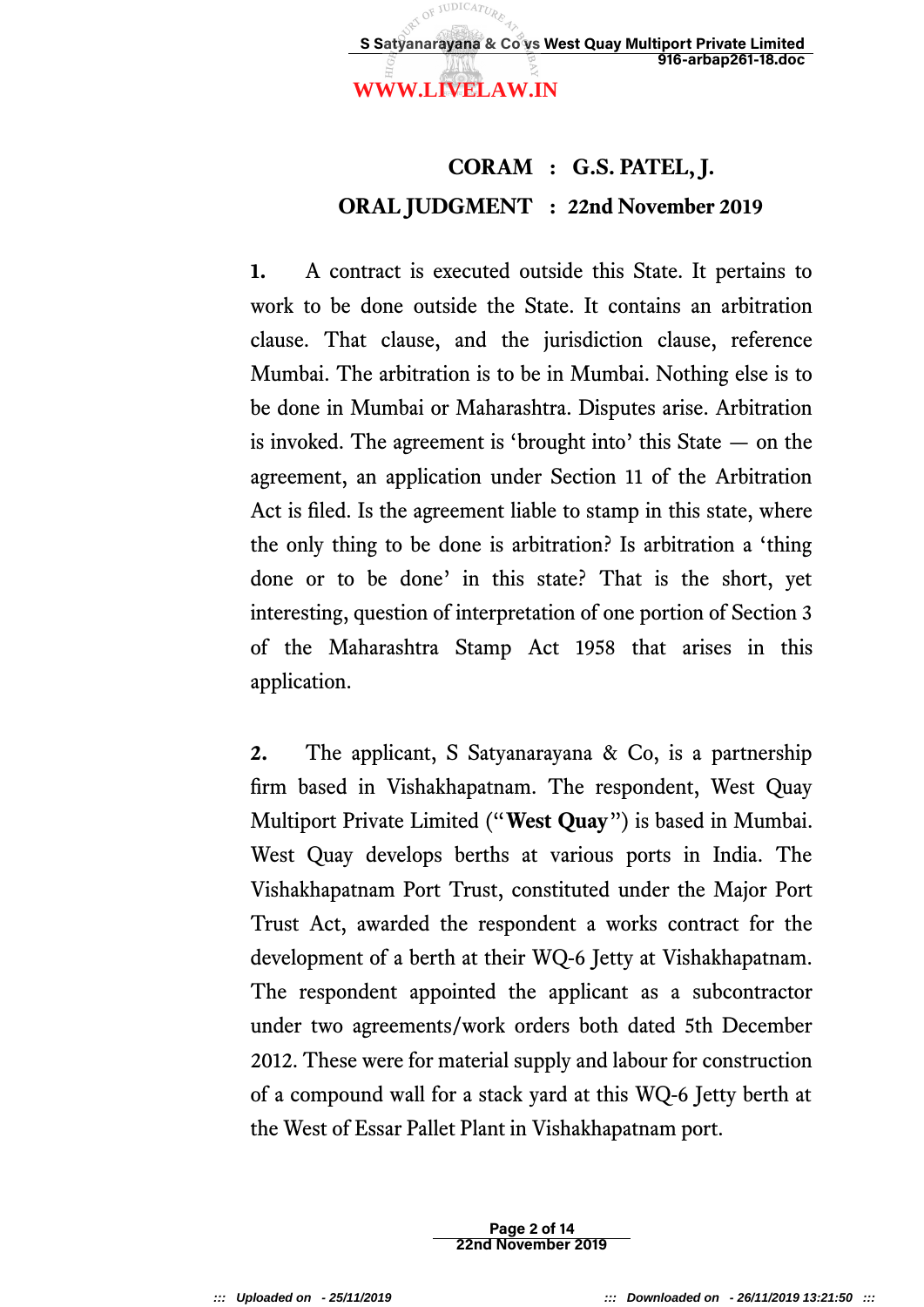

**3.** The two work orders are themselves not in dispute. The frst of these is at Exhibit "A1" from page 20. The total consideration is Rs. 1.85 crores. There are contractual provisions and the relevant clause for our purposes is 55.2 at page 79 which read thus:

"55.2 All disputes of diferences of any kind whatsoever which shall any time arise between the parties hereto touching or concerning the works or the execution of this Contract or efect thereof or to the rights of liabilities of the parties or arising out of or in relation thereto whether during or after termination forced closure or breach of the Contract (other than those in respect of which the decision of any person is expressed to be fnal and binding by the Contract) shall, after written notice by either of the Parties to the Contract to the other Party, be referred to arbitration as per the provision of the Arbitration and Conciliation Act 1996. The Arbitral Tribunal shall comprise of 3 (three) Arbitrators. The Award of the Arbitral Tribunal shall be fnal and binding upon the Parties hereto. The Arbitral Tribunal shall have summary powers and shall be entitled to give interim directions and awards from time to time. The Arbitration shall be held in Mumbai. The language of the Arbitration shall be English."

**4.** The second contract at Exhibit "A2" from page 115 was for a contract value of Rs. 3.4 crores. It has an identical arbitration clause 55.2 at page 175.

**5.** There is no dispute that the contract were signed by the applicant in Vishakhapatnam and by the respondent in Mumbai.

> Page 3 of 14 22nd November 2019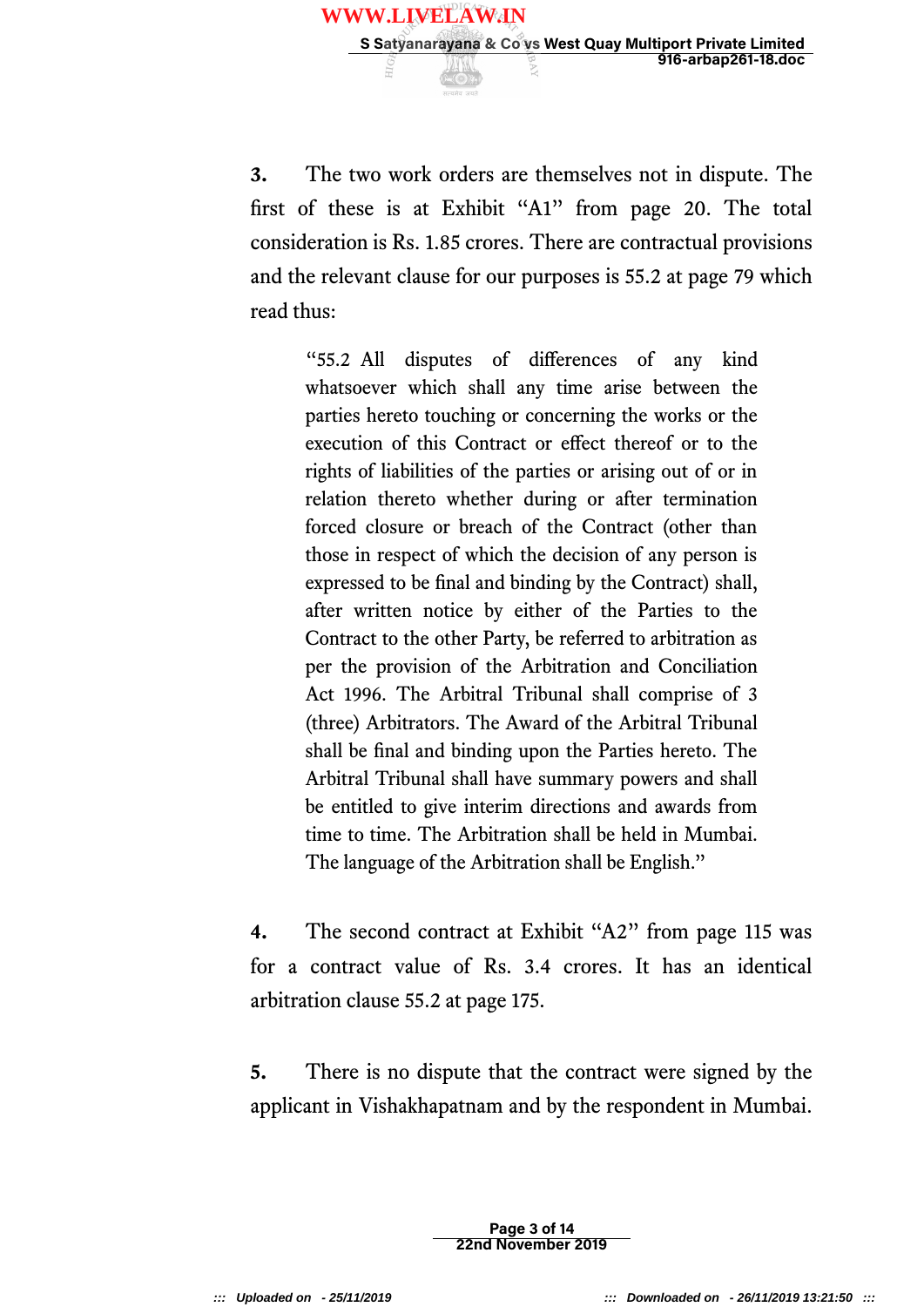

The later signature was that of the applicant. There is also no dispute that all the contract works were to be done in Vishakhapatnam outside Maharashtra. The only thing contemplated within Maharashtra was arbitration under the clause 55.2 of each agreement, reproduced above. There is also no dispute about whether or not the documents was stamped in accordance with the local statute in Vishakhapatnam.

**6.** The petition recites that disputes and diferences having arisen, the applicant invoked arbitration by its letters dated 2nd and 3rd November 2015 (Exhibit "C1" and "C2) and made a nomination. The respondent opposed this saying *inter alia* in its letter of 24th November 2015 that the applicants had not clarifed which agreement they were raising disputes under. There was some controversy about the nomination and acceptance of arbitration by a former retired Judge of the High Court, but I need not dwell on that as nothing turns on it. The applicant called upon the respondent to nominate its own arbitrator and since the respondent failed to do so, the petitioner fled this petition under Section 11.

**7.** Ms Singhania for the respondent does not for a minute dispute the existence of the arbitration clause. She however maintains that his agreement is liable to be subjected to an assessment as to stamp under the Maharashtra Stamp Act 1958. Even if the works under the contract were to be done outside Maharashtra, if the agreement is brought into Maharashtra for any purpose at all, it would be liable to stamp.

> Page 4 of 14 22nd November 2019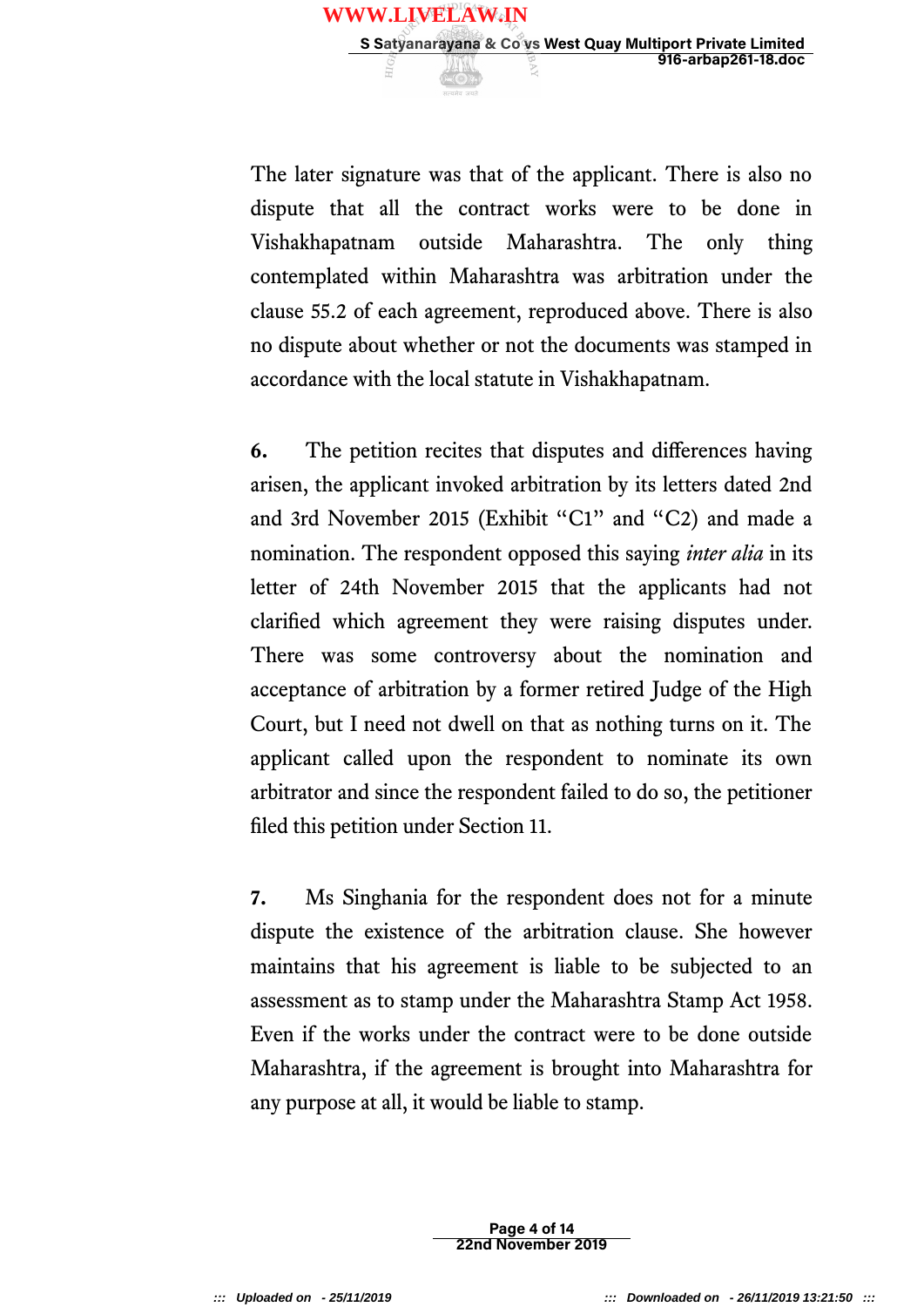**8.** The construct of her argument is in two parts. First, and as a starting point, she submits that the question of whether an arbitration agreement can be acted upon for the purposes of Section 11 without stamp where an agreement requires stamp is no longer res integra in view of the decision of the Supreme Court in *Garware Wall Ropes Limited vs Coastal Marine Constructions & Engineering Ltd.***<sup>1</sup>** This submission is entirely correct and I do not think that a more detailed examination of that judgment is necessary. It is sufficient to note that RF Nariman J while discussing various facets returned two fndings that are of immediate relevance to us today. The frst is that unless there is stamp paid on a document that is liable to stamp, that document cannot be acted upon for any purpose. For the purposes of a Section 11 application, such an unstamped document (being one that needs stamping but on which no stamp duty is paid) is simply not in existence or, might as well not be in existence. It can (and must) be acted upon only once it has been adjudicated as to stamp, and that stamp has been paid with all penalty etc.

**9.** The other observation that is again immediately material is that the arbitration clause found in such a document cannot be severed or segregated so as to allow a Section 11 order to be made on an unstamped document that is indeed liable to stamp duty.

**1** (2019) 9 SCC 209.

Page 5 of 14 22nd November 2019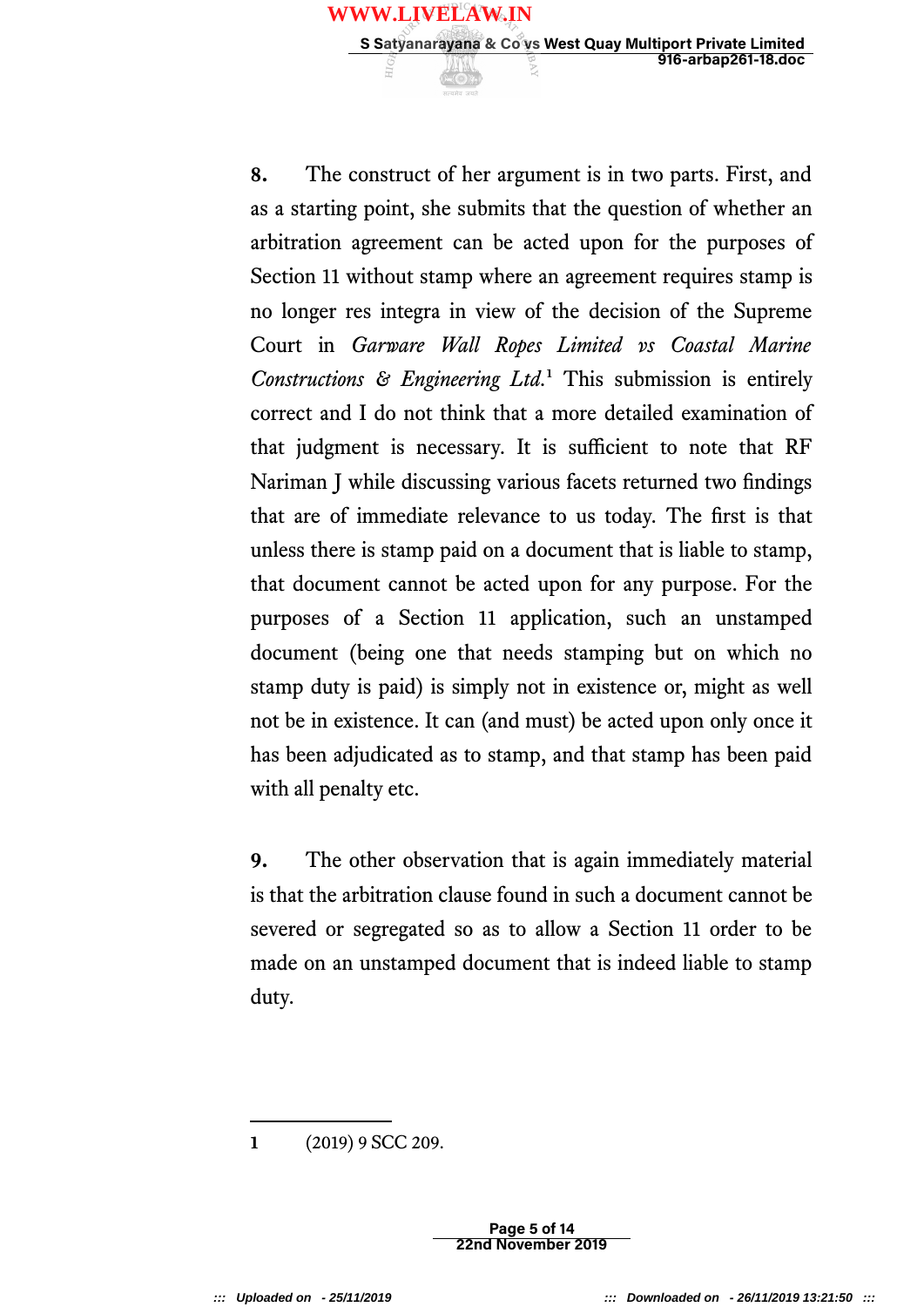

**<sup>2</sup>** (2017) 4 SCC 498.

Page 6 of 14 22nd November 2019

**<sup>3</sup>** (2011) 14 SCC 66.

**<sup>4</sup>** (2019) 3 Mah LJ 231 (FB).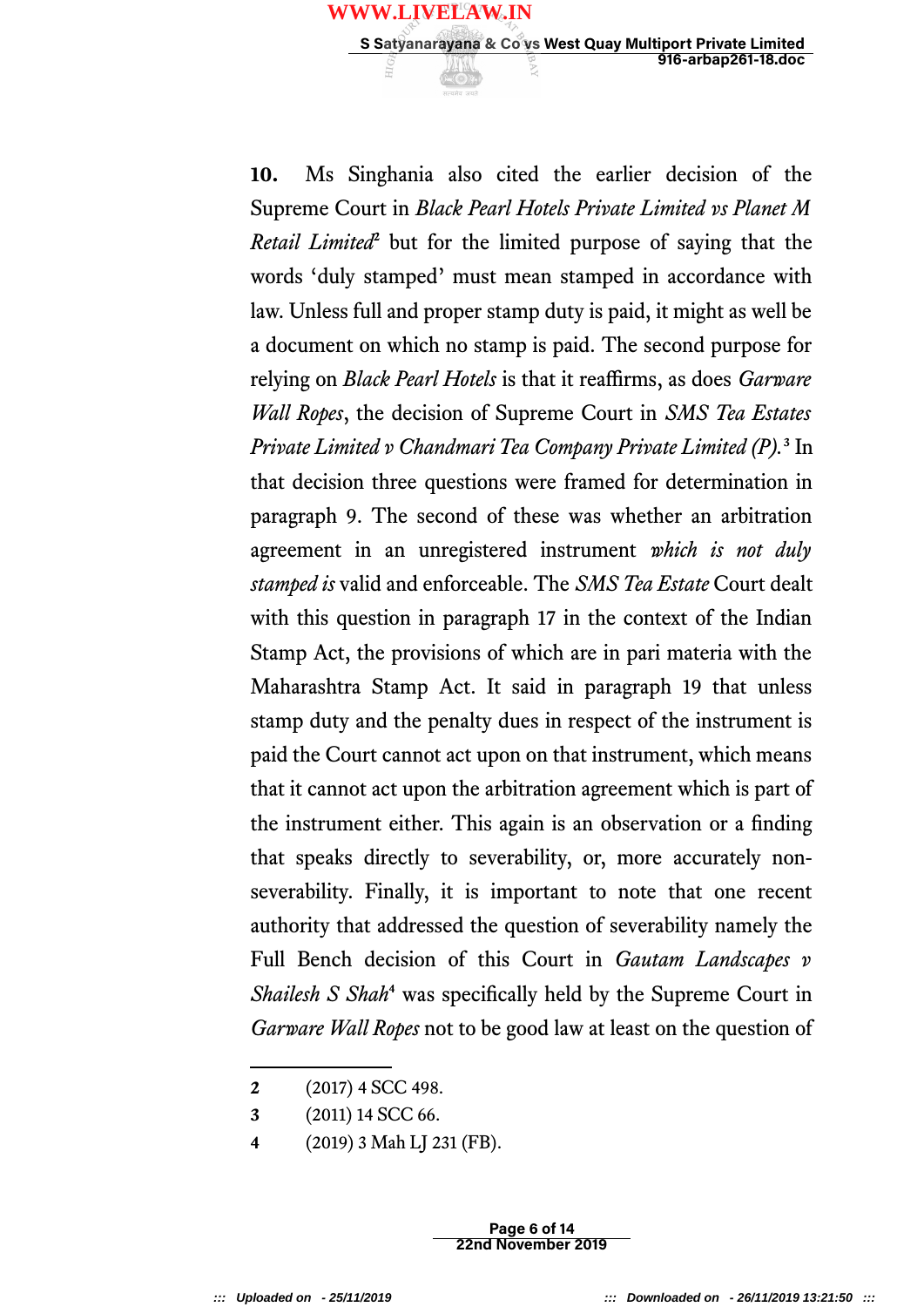

the pre-requisite of stamp duty being paid for a Section 11 application. The result of this discussion is that the payment of full duty and penalty on an instrument properly chargeable to stamp is essential and is a precondition or prerequisite to any order being made under Section 11.

**11.** Both sides accept this. They also accept that an arbitration clause cannot be plucked out of the agreement in which it is embodied or embedded and treated as a stand-alone agreement immune to or exempt from stamp duty.

**12.** But Mr Chotani for the applicant places his case somewhat diferently. His case is that the agreement is not chargeable to stamp duty in Maharashtra at all under the Maharashtra Stamp Act. The reason, he says, is to be found in Section 3 of the Maharashtra Stamp Act and particularly Section 3(b). That Section in its entirety read thus:

### "**3. Instrument chargeable with duty**

**Subject to the provisions of this Act and the exemptions contained in Schedule I, the following instruments shall be chargeable with duty of the amount indicated in Schedule I as the proper duty therefor respectively, that is to say**—

(a) every instrument mentioned in Schedule I, which not having been previously executed by any person, is executed in the State on or after the date of commencement of this Act;

(b) every instrument mentioned in Schedule I, which not having been previously executed by any

> Page 7 of 14 22nd November 2019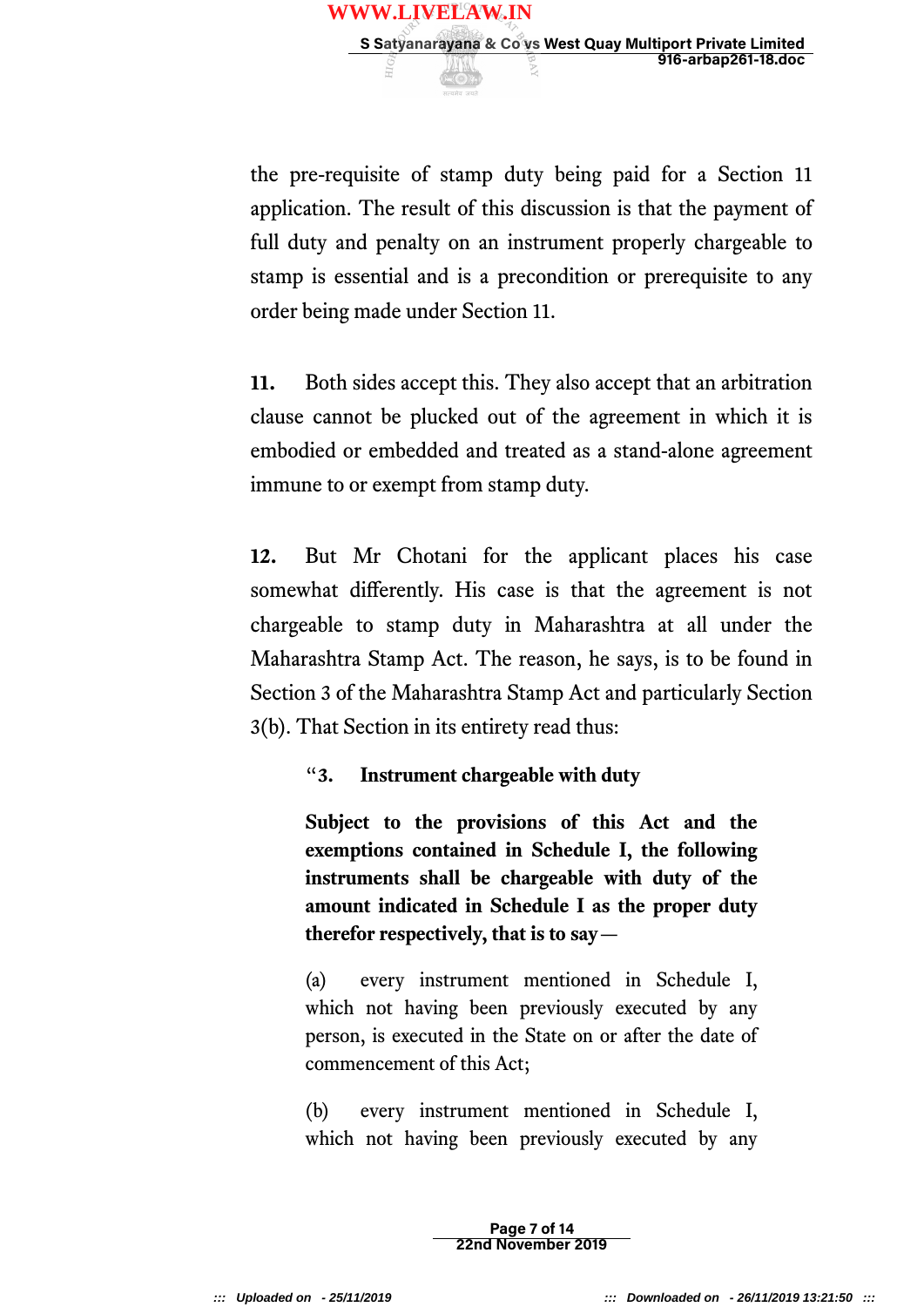

person, **is executed out of the State** on or after the said date, relates to any property situate, **or to any matter of thing done or to be done in this State and is received in this State**:

Provided that a copy or extract, whether certifed to be a true copy or not and whether a facsimile image or otherwise of the original instrument on which stamp duty is chargeable under the provisions of this section, shall be chargeable with full stamp duty indicated in the Schedule I if the proper duty payable on such original instrument is not paid.

Provided further that no duty shall be chargeable in respect of —

> (1) any instrument executed by or on behalf of, or in favour of, the Government in cases, where, but for this exemption, the Government would be liable to pay the duty chargeable in respect of such instrument or where the Government has undertaken to bear the expenses towards the payment of the duty;

> (2) any instrument for the sale, transfer or other disposition, either absolutely or by way of mortgage or otherwise, of any ship or vessel, or any part, interest, share or property of or in any ship or vessel registered under the Bombay Coasting Vessels Act, 1838, or Merchant Shipping Act, 1958."

> > (*Emphasis added*)

Page 8 of 14 22nd November 2019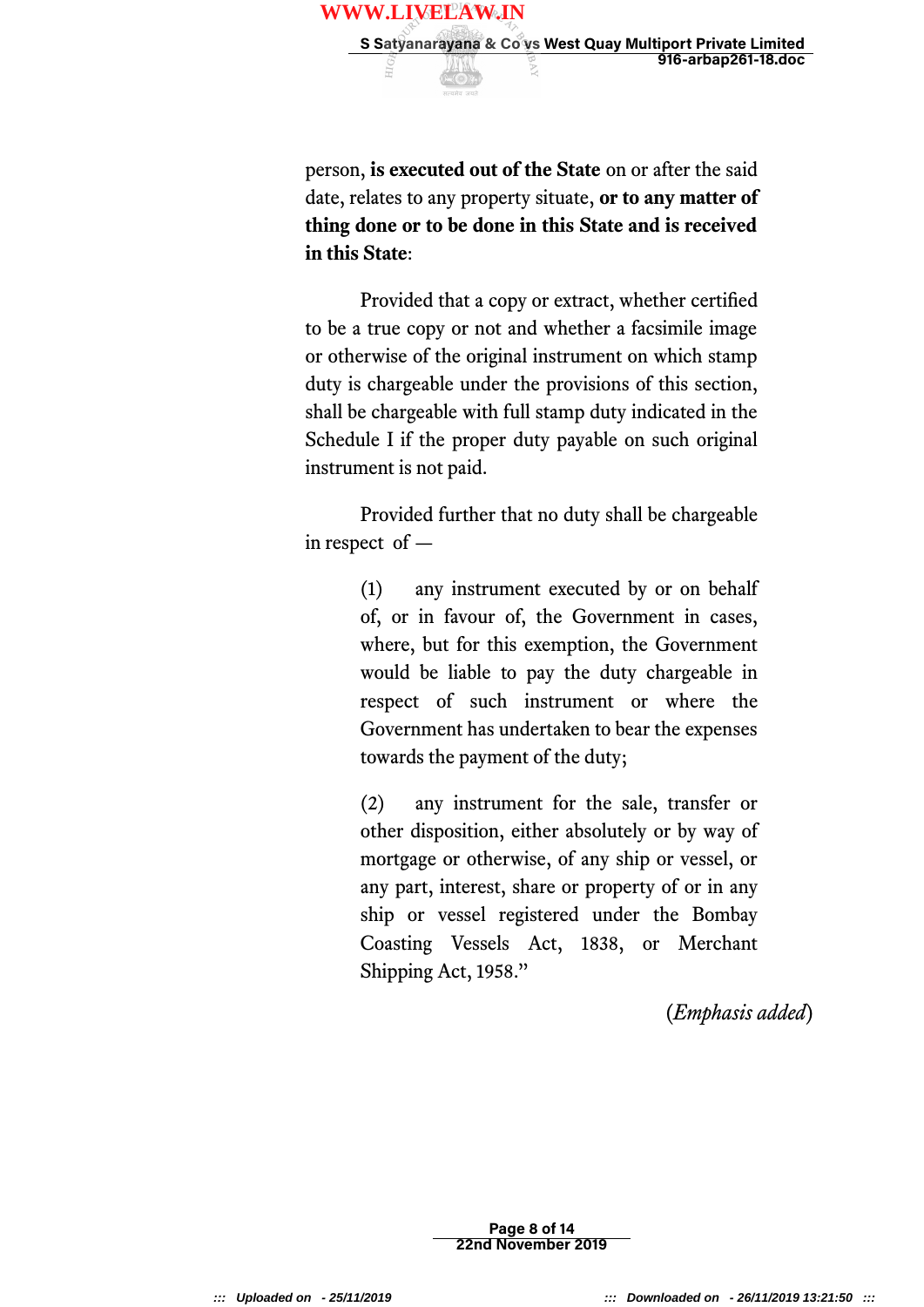

**14.** Section 3 has to be analysed in the following manner. The Stamp Act has a Schedule. It lists instruments of various descriptions and various types and provides for the diferent stamp duty that is payable on each. Section 3 tells us that subject to the provisions of the Act and any exemptions in Schedule I, it is the instruments mentioned in Section 3 that are chargeable in accordance with the schedule of duties set out in Schedule I. It then deals with two broad classes of instruments. The frst in sub-clause (a) is every instrument being of one of the kind mentioned in Schedule I but which is executed in the State on or after the date of commencement of the Maharashtra Stamp Act. We are not concerned with this. Sub-clause (b) then speaks of every instrument executed outside Maharashtra after the date on which the Act came into force. But it relates to any property situate (again we are not concerned with this) *"or to any matter or thing done or to be done in this State"* and is received in the State. That the two agreements received in the State is not disputed. But do they relate to "*or to any matter or thing done or to be done in this State in this State*"? Ms Singhania contends that given the state of the law and the fact that an arbitration agreement, at least for the purposes of Stamp Act — and we are now only concerned with the Stamp Act — is clearly nonseverable, there is no reason to hold, whether as a matter of law, language or logic that arbitration is *not* a matter or thing done or

> Page 9 of 14 22nd November 2019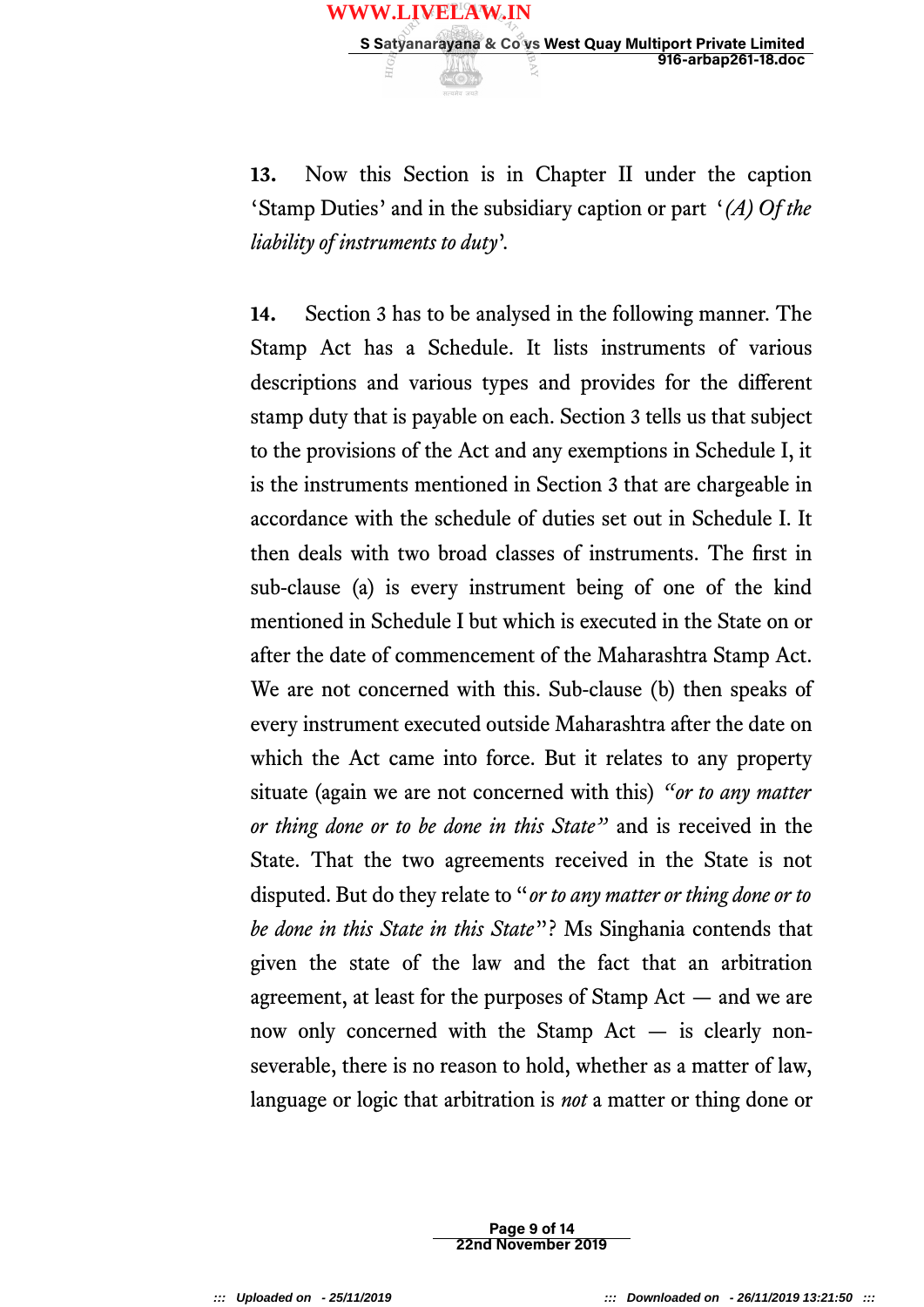to be done in the State. It very clearly is. Otherwise no petition was at all required here.

**15.** Mr Chotani's argument on the other hand is that, correctly read, sub-clause (b) must be restricted or read down to mean only those *contract* works that were required to be done by the contractor. Arbitration, he submits, is a dispute redressal mechanism, not a thing "*done or to be done*" under the agreement. It is only when there is a dispute *about* a thing "done or to be done" under the agreement that the arbitration clause begins to operate and therefore arbitration per se is not under the contract. Therefore it necessarily follows that if an arbitration contract provides for a seat or venue to be in Mumbai, then that arbitration is not a thing done or to be done under the contract to bring it within the meaning of Section 3(b) to make the instrument chargeable under the Maharashtra Stamp Act.

**16.** Before I go further. I must note that the controversy though interesting is about a relatively minor amount of Rs.40,000/- to 50,000/-. However Mr Chotani has no instructions to make a statement one way or the other and his only instructions are to press the point that the instrument is not chargeable to any stamp duty in Maharashtra at all because nothing has to be done in Maharashtra.

**17.** To complete this discussion one must look at Section 19 of the Maharashtra Stamp Act also. This how it reads:

> Page 10 of 14 22nd November 2019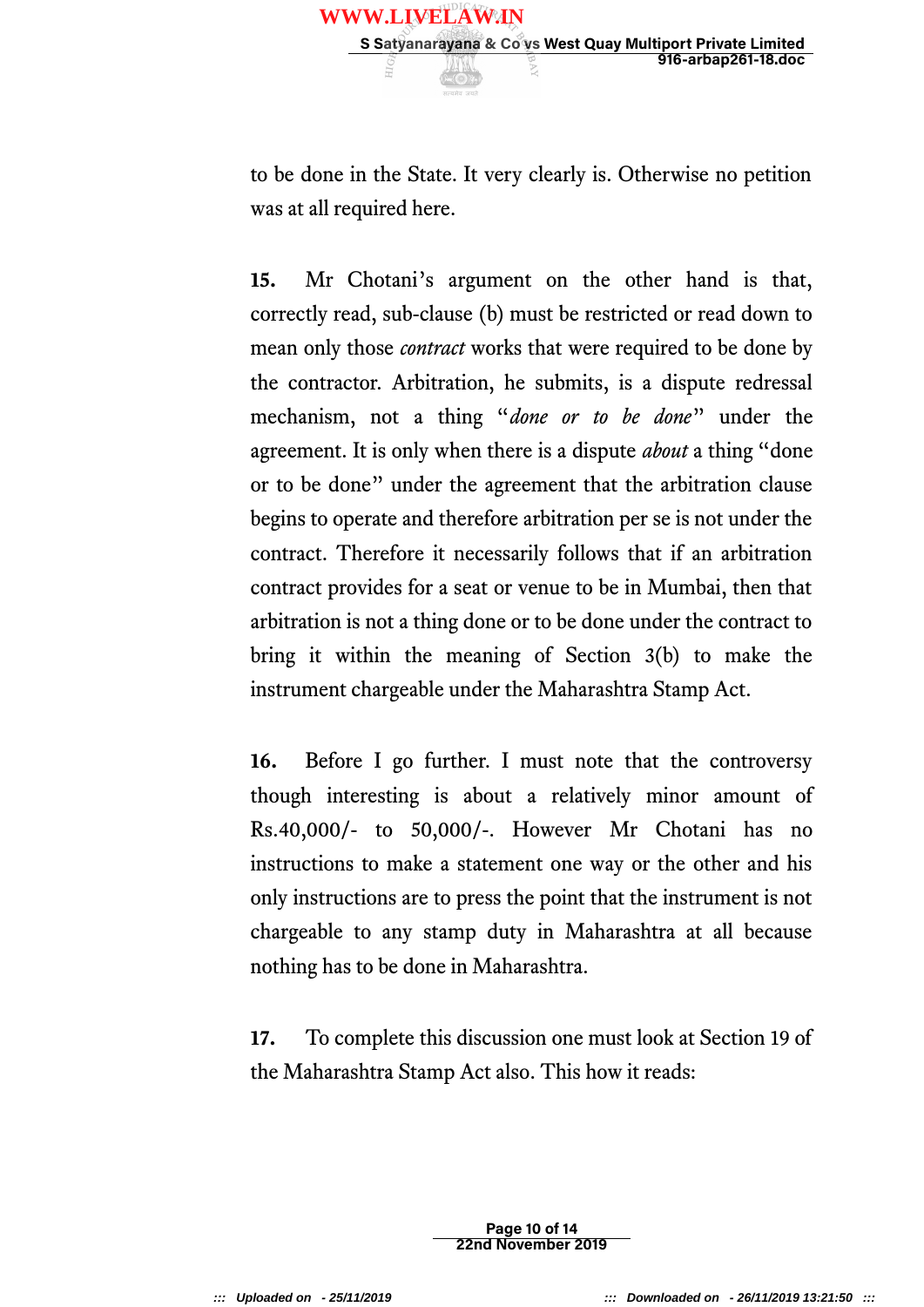

**Where any instrument of the nature described in any article in Schedule I and relating to** any property situate or to **any matter or thing done or to be done in this State** is executed out of the State and **subsequently such instrument or a copy of the instrument is received in the State**,—

(a) the amount of duty chargeable on such instrument or a copy of the instrument shall be the amount of duty chargeable under Schedule I on a document of the like description executed in this State less the amount of duty, if any, already paid under any law in force in India excluding the State of Jammu and Kashmir on such instrument when it was executed;

(b) and in addition to the stamps, if any, already affixed thereto such instrument or a copy of the instrument shall be stamped with the stamps necessary for the payment of the duty chargeable on it under clause (a) of this section, in the same manner and at the same time and by the same persons as though such instrument or a copy of the instrument were an instrument received in this State for the frst time at the time when it became chargeable with the higher duty; and

(c) the provisions contained in clause (b) of the proviso to sub-section (3) of section 32 shall apply to such instrument or a copy of such instrument as if such were an instrument executed or frst executed out of this State and frst received in this State when it became chargeable to the higher duty aforesaid, but the

> Page 11 of 14 22nd November 2019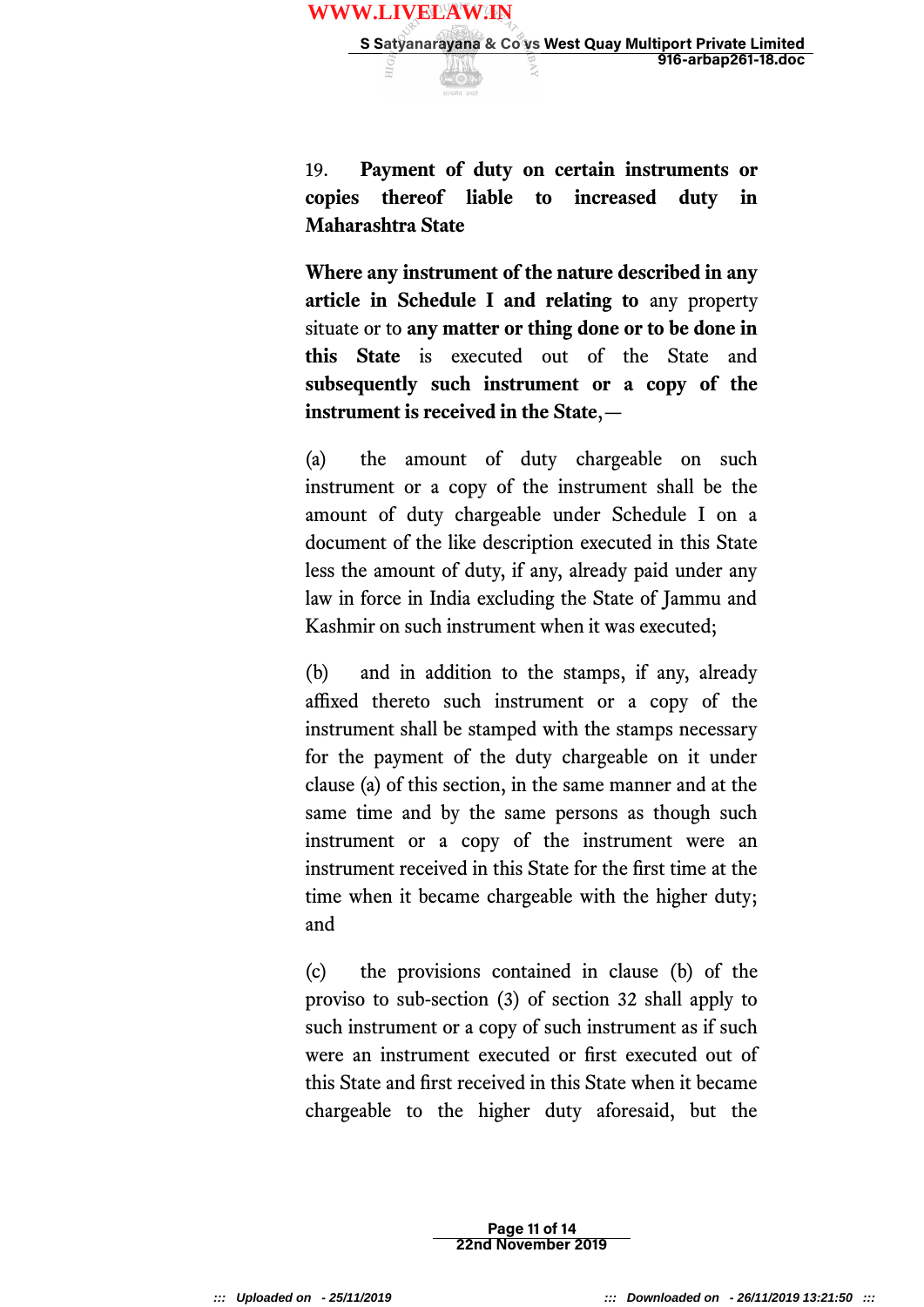provisions contained in clause (a) of the said proviso shall not apply thereto.

(*Emphasis added*)

**18.** Now this tells us to what Section 19 applies. Section 19 is included in part (C) which relates to the time of stamping instruments. Section 17 deals with instruments executed in the State. Section 18 deals with instruments chargeable with duty executed entirely out of the State. They are to be stamped within three months after they are frst received in the State. Section 19 however echoes the words of Section 3(b) and speaks of an instrument which relates to property situate or to any matter or thing to be done in this State but which is executed outside the State and subsequently such instrument is received within the State. Sub-clause (a) provides effectively for a rebate from Maharashtra Stamp Duty of any stamp duty paid in the originating State. Sub-clause (b) provides for additional stamp duty and then sub-clause (c) makes a reference to Section 32 obviously for the purposes of adjudication, penalty and the like.

19. We are not concerned with the operational parts of subclauses (a), (b) and (c) but it is clear that Section 19 must be read with Section 3. It is not an exception to Section 3. Both relate to the same subject matter, i.e. an agreement executed outside the State but which is said to relate to any matter or thing to be done in the State. Both raise the same question, whether arbitration, and only arbitration, can be said to be a thing done or to be done in the State.

> Page 12 of 14 22nd November 2019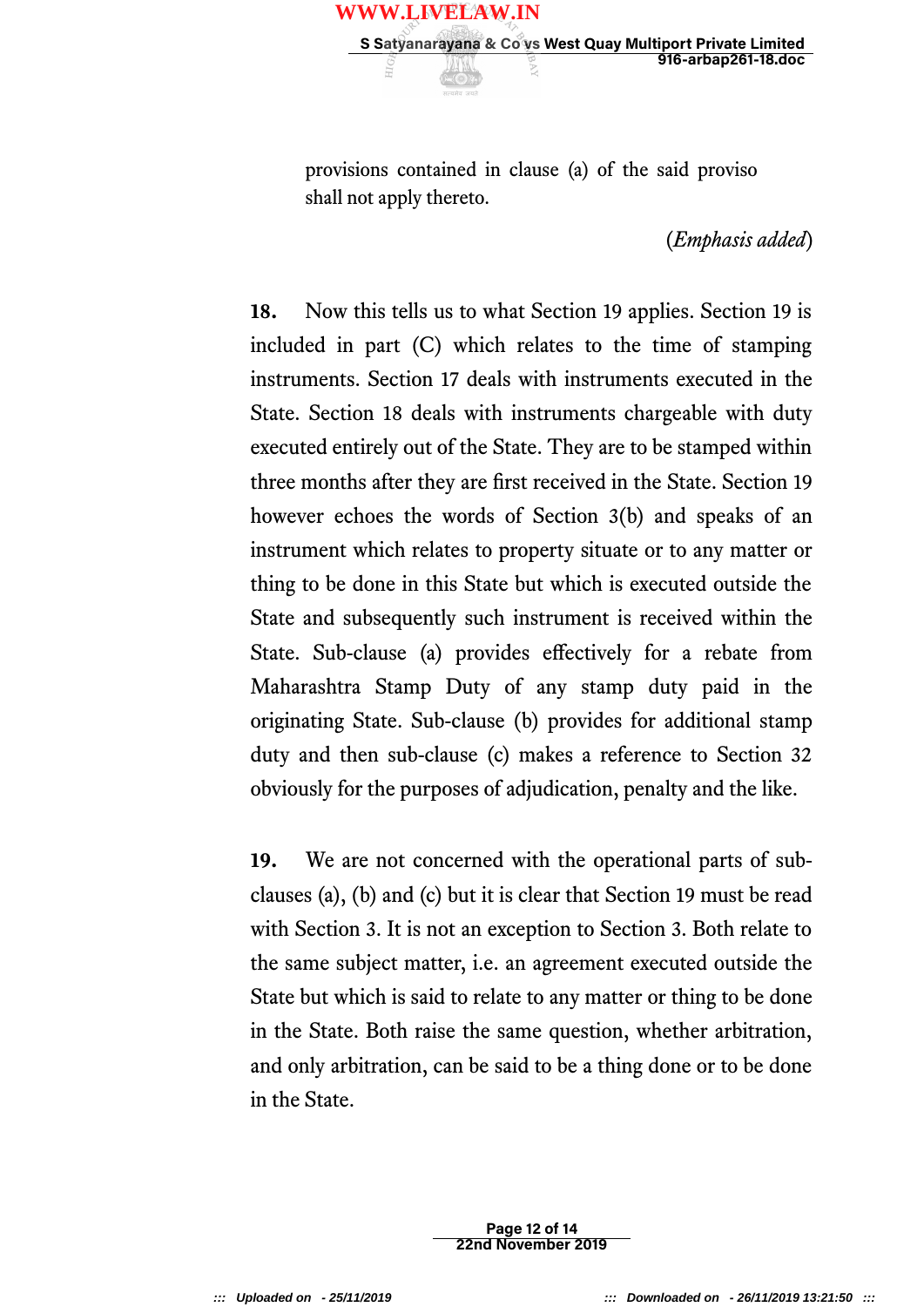

**21.** The other reason that militates against an acceptance of Mr Chotani's submission is purely linguistic. To hold in his favour, I should necessarily have to conclude that an arbitration is not a thing done or to be done at all. It is difficult, without doing some very serious violence to the language, to arrive at any such conclusion.

**22.** Finally I believe the applicant's argument overlooks a cardinal principle of arbitration and arbitration law. Arbitration is founded in contract and *Garware Wall Ropes* now tells us that

> Page 13 of 14 22nd November 2019